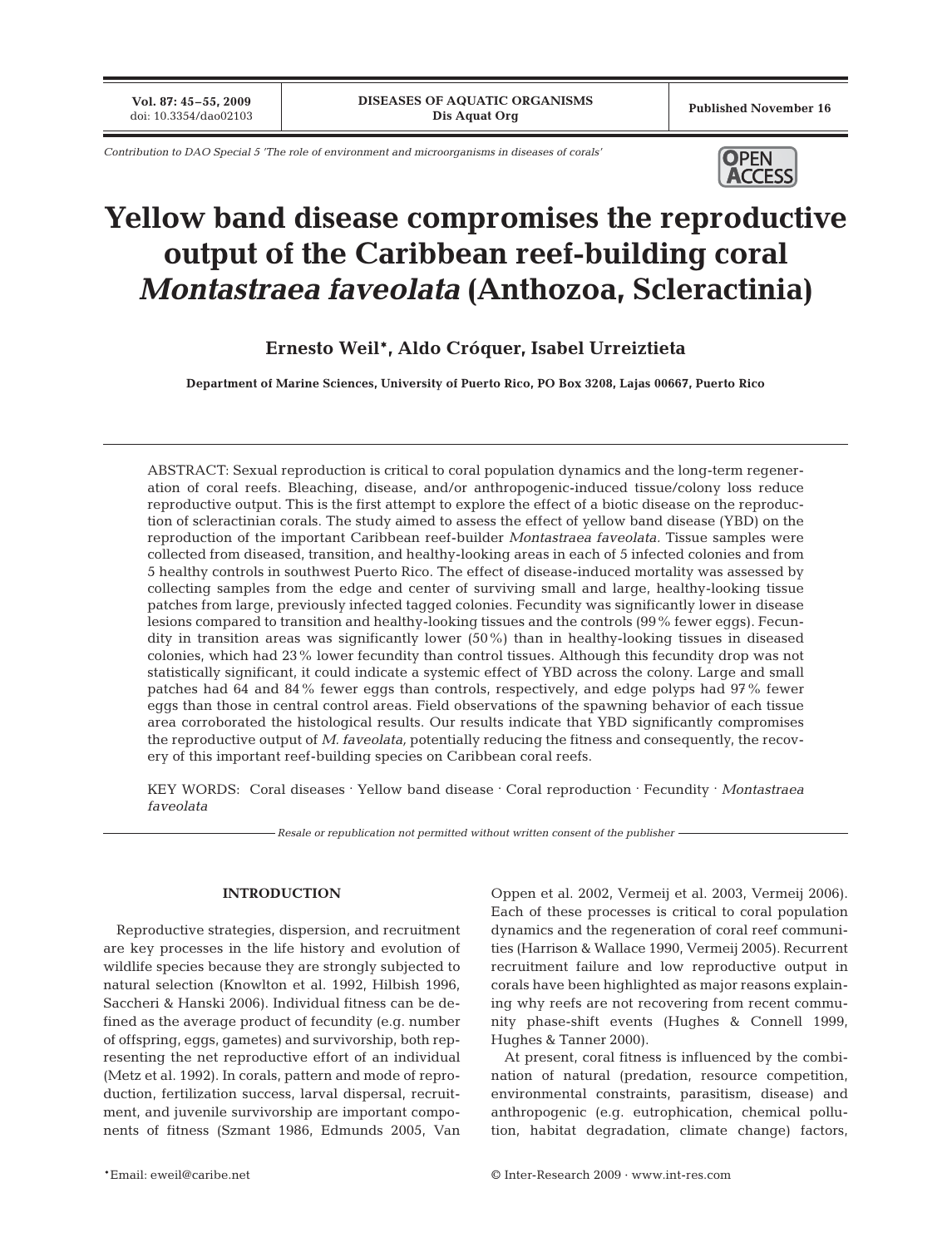which could reduce fecundity and/or decrease offspring survivorship. Biotic and abiotic diseases affect wildlife populations by reducing population sizes and genetic diversity. Infectious diseases have a strong negative influence on individual fitness of affected hosts, thereby representing a strong selective force for rapid pathogen and/or host evolution (Daszak et al. 2000, Altizer et al. 2003, Deredec & Courchamp 2003). Parasites may affect fecundity by altering host physiology, host energy budgets, reproductive behavior of mates, and/or sex ratio of the affected populations (Gulland 1995, Alker et al. 2004). Several factors including competition, temperature, light, depth (Kojis & Quinn 1984, Tanner 1997, Mendes & Woodley 2002a), eutrophication (Ward & Harrison 1997, 2000, Bassin & Sammarco 2003, Bongiorni et al. 2003), mechanical stress (Ward 1995), sedimentation (Harrison & Wallace 1990), oil pollution (Guzmán & Holst 1993), UV light (Torres et al. 2008), and bleaching (Szmant & Gassman 1990, Ward et al. 2000, Mendes & Woodley 2002b) have been shown to affect the reproduction and fitness of Caribbean, Indo-Pacific, and Red Sea corals.

During the past 3 decades, coral diseases have significantly influenced coral reef ecosystems around the world (Willis et al. 2004, Sutherland et al. 2004, Weil et al. 2006, Harvell et al. 2007, Carpenter et al. 2008). Several epizootic events have caused extensive coral tissue mortality, significantly reducing live coral cover and biomass, with some important reef-building species suffering up to 95% mortality across their geographic range, particularly in the Caribbean region (Gladfelter 1982, Lessios et al. 1984, Aronson & Precht 2001, Bruckner & Bruckner 2006, Rogers & Miller 2006).

Most studies of coral diseases have focused on determining the effects they have at population and community levels (Nugues 2002, Borger & Steiner 2005, Bruckner & Bruckner 2006, Miller et al. 2006). Besides 2 studies on the effects of the fungal disease aspergillosis on the reproduction of the Caribbean sea-fan *Gorgonia ventalina* (Petes et al. 2003, Flynn & Weil in press), nothing is known about the effect of diseases on the reproductive biology and output of scleractinian corals, an important gap in information since diseases have become a major player in reef decline and sexual reproduction is essential for population and reef recovery.

Yellow band disease (YBD) is a widespread coral disease (Weil et al. 2002, Weil & Cróquer 2009) that primarily affects the main Caribbean reef-builders *Montastraea faveolata*, *M. annularis*, and *M. franksi*. This disease seems to mainly affect the zooxanthellae and is closely associated with *Vibrio* bacteria (Cervino et al. 2001, 2004a, 2008, Weil et al. in press).

The mechanisms of coral tissue mortality, infection, and pathogen transmission, as well as vector(s) and reservoir(s), are still not known (but see Cervino et al. 2008). Laboratory and field experiments have shown that the pathogen(s) is apparently not transmitted through the water or by direct contact of infected and healthy fragments/colonies (Cervino et al. 2004, Bruckner & Bruckner 2006, E. Weil & J. F. Bruno unpubl. data). The disease typically produces an initial round, pale yellowish blotch surrounded by healthylooking tissues in central areas of the colony, or yellowish-pale bands at the colony edge or around depressed areas with sediment accumulation or algal growth (Fig. 1) (Santavy et al. 1999, Gil-Agudelo et al. 2004). The central areas of the blotches eventually die, leaving a crescent shape with the characteristic yellow band that varies in width (1 to 5 cm; Fig. 1b). As the disease progresses, the crescent band expands in all directions. Some large colonies develop multiple lesions that usually coalesce (Fig. 1b), often resulting in nearly complete or complete colony mortality (Fig. 1e). The virulence of YBD (rate of tissue mortality) is highly variable, from a few millimeters to several centimeters per month (Bruckner & Bruckner 2006, Harvell et al. 2009) and could be affected by nutrient concentrations (Bruno et al. 2003), temperature (Cervino et al. 2004, Harvell et al. 2009), and other factors.

Before looking into how disease affects the reproductive biology (different stages and/or mechanisms), it is necessary to demonstrate that it does have an effect on the reproductive output. This study presents the first attempt to assess the effect of a highly damaging and widespread disease on the reproductive output (fecundity) of one of the most important reef-building species in the wider Caribbean, the star coral *Montastraea faveolata*.

### **MATERIALS AND METHODS**

**Study area and sample collection.** The study was carried out in Turrumote reef (17° 56.1' N and 67° 01.1' W), a mid-shelf fringing reef located 2 km off La Parguera, on the southwest coast of Puerto Rico. As in many Caribbean reefs, the Turrumote coral community is dominated by large colonies of *Montastraea faveolata* between 3 and 15 m that have been persistently affected by YBD since the late 1990s. Disease prevalence increased from 1.0% in 1999 to 55% in the summer of 2007 (E. Weil unpubl. data). To assess fecundity with high confidence by the identification and quantification of mature eggs, tissue samples were collected during the first week of August 2005, 1 wk before the expected spawning event of *M. faveolata* for that year.

**Experimental design, sample collection, and processing.** To assess the effect of YBD on the fecundity at different dynamic stages, we tested the overall effect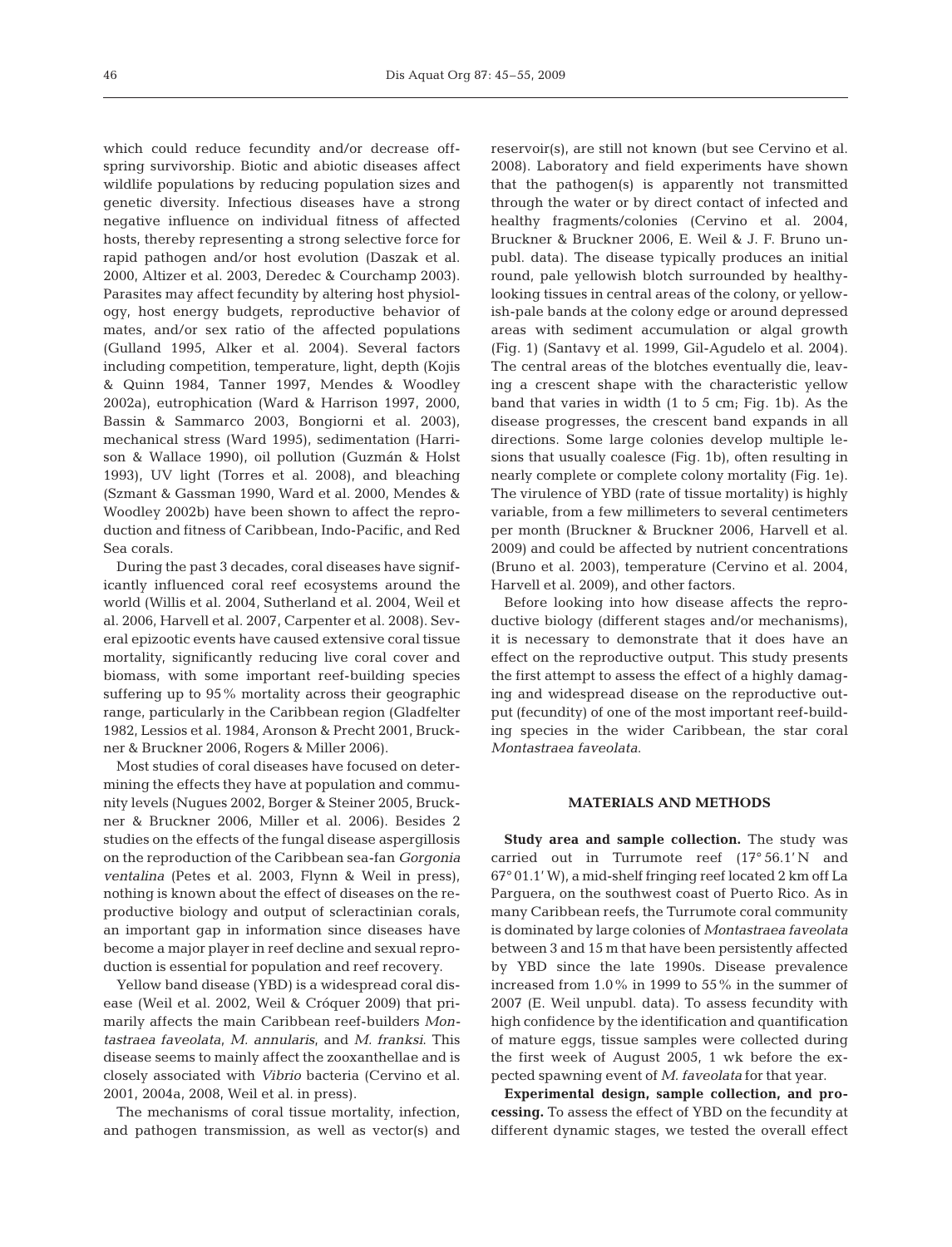

Fig. 1. *Montastraea faveolata.* (a) General initial YBD-infection stages (pale blotches), advancing active crescent lesions, and the location of tissue samples (red dots — HD: healthy-looking tissues in infected colonies; TR: transition tissues; YB: YBD-infected tissues); (b) large colony with multiple coalescing lesions; (c) exemplary location of tissue sample (red dot) in a healthy control (CO) colony; (d,e) old, large, tagged colony previously infected with YBD showing (d) collection locations for edge (blue dots) and center (red dots) samples of healthy-looking surviving patches and (e) healthy-looking surviving patches (arrows) of various sizes

of the disease on the fecundity of *Montastraea faveolata* in corals with active disease lesions (Expt 1) and then, in surviving patches of tagged colonies that were affected by YBD in previous years and had not shown disease signs for at least 1 yr by the sampling date (Expt 2). In Expt 1, overall fecundity (total number of eggs counted in transversal polyp preparations) was compared among 4 treatments from 5 YBD-infected colonies with similar diameter (1.5 to 2.0 m), located at the same depth (10 m), and separated by at least 5 m to

avoid clones (ramets). A single sample was collected from each of the following tissue treatments in each of the 5 colonies (independent replicates): (1) control (CO) from healthy-looking colonies with no signs of any disease or other stress, (2) healthy-looking areas (HD) in the YBD-infected colonies, (3) transition area (TR) (2 to 3 cm from YBD lesion), and (4) diseaseinfected areas (YB) away from colony edges (Fig. 1a,c).

In Expt 2, we tested the effect of mortality caused by multiple YBD infections on the fecundity of recovered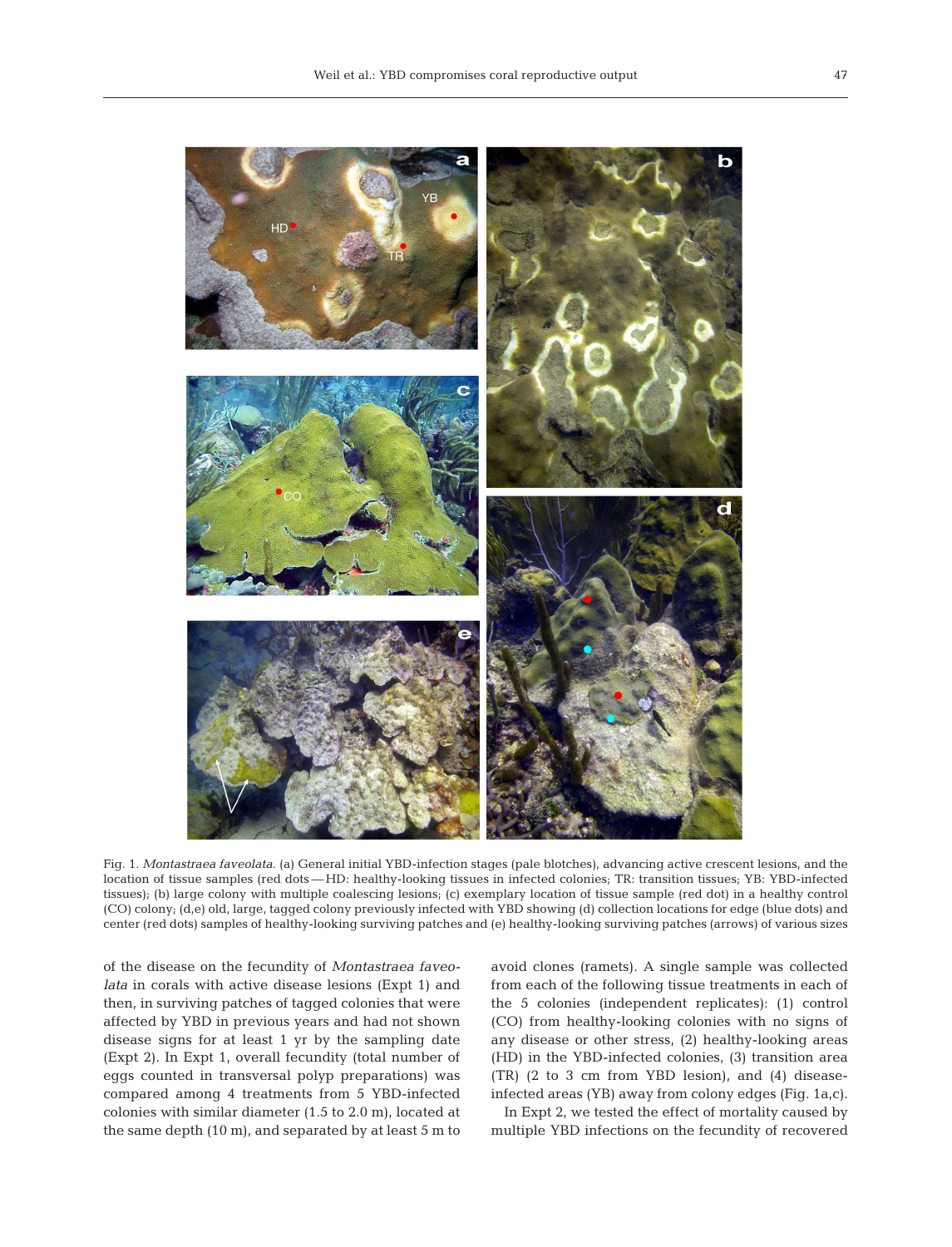*Montastraea faveolata*. Two tissue samples (one at the center and one at the edge) were collected from surviving tissue patches of different sizes (small [S]: 35 to 150  $\text{cm}^2$  and large [L]: 200 to 1000  $\text{cm}^2$ ) from 5 large, tagged colonies (replicates; Fig. 1d,e) that have been monitored for several years. Tissue patches resulted from partial mortality produced by multiple YBD lesions that affected these colonies since 2000 until the disease arrested. Continuous monitoring indicated that patches have not had any disease signs for several years. Tissue patches were separated by bare or algaeovergrown skeletons. The projected surface area (*A)* was measured with a tape before collecting and then approximated to an ellipse  $(A = \pi \times [d_1/2] \times [d_2/2]$ where  $d_1$  and  $d_2$  are the major and minor axes, respectively) as suggested by Nugues (2002). Control samples were the same as for Expt 1 to avoid damaging more colonies.

Tissue samples were carefully collected by coring or by cutting areas no larger than 5 cm in diameter with a hammer and chisel. Cores/pieces were put in labeled plastic bags and immediately taken to the laboratory and fixed for histological preparation and analysis. Histological preparation followed well-tested protocols (Szmant 1986, Szmant & Gassman 1990): (1) fixation with Zenker-formaline (10%) solution for 24 h, (2) rinsing with tap water for 24 h, (3) decalcification with multiple changes of 10% hydrochloric acid and testing for  $CaCO<sub>3</sub>$  residuals with the ammonium oxalate test, (4) preservation in 70% ethanol, (5) dehydratation with ethanol and isopropanol solutions, (6) embedding in paraffin at 60°C, (7) sectioning with a rotary microtome (Leitz 1512) and (8) staining according to Heidenhain's aniline-blue method.

For each treatment, 5 histological tissue sections (one from each independent colony) were observed under the microscope to check and count the number of eggs. Average fecundity was estimated by counting the eggs present in the transverse section of the 12 polyp mesenteries in each of 5 non-contiguous polyps haphazardly selected from the microscope field of view projected on a computer screen through Sigma-Scan (SPSS) image analysis software. Results from histological analysis were complemented with direct spawning observations in the field. We monitored the spawning behavior of *Montastraea faveolata* colonies from which tissue samples were collected as well as from several other healthy and diseased colonies in the same reef, paying close attention to the diseased, transition, and healthylooking areas within diseased colonies, control colonies, and the different sized surviving patches.

**Data analysis.** A variance component analysis was performed to estimate the total variance explained by treatments, mesenteries within polyps, polyps within colonies, and colonies. In Expt 1, fecundity was compared among compartments/treatments (CO, HD, TR, and YB) with a 1-way analysis of variance (ANOVA). Data were transformed ( $\sqrt{y}$  + 0.5) to fulfill ANOVA assumptions (Sokal & Rohlf 1995). To assess the effect of size reduction by partial mortality (patch size  $= S$ and L) and tissue location (center and edge) on fecundity, a nested ANOVA (location nested within patch size) was done. A Bonferroni test was performed for post hoc comparisons in both experiments. We could not perform an analysis of covariance (ANCOVA) because the slopes of pooled treatments and the covariate (patch size) were not homogenous even after data transformation. Instead, a simple linear regression between the total number of eggs per polyp and per mesentery and the size of each patch (i.e. surface area) was performed. To test if the number of gravid mesenteries within the polyps was independent of treatments (i.e. tissue compartments, patch size, and position), a *G*-test for fixed counts was used (Sokal & Rohlf 1995).

#### **RESULTS**

Polyps and mesenteries from YB, HD, and TR tissues had significantly fewer eggs than healthy tissues in CO colonies. Close to 73% of the total variance of the mean number of eggs was due to variability among tissue treatments, 20% to experimental error, and 3.8, 2.1, and 1.1% to variation among colonies, polyps, and mesenteries, respectively. Variance values resulted in part from the low number of replicates. A 1-way ANOVA indicated a significant reduction (99%) in the mean number of eggs within the mesenteries  $(F = 4.6,$ df = 3, p < 0.05) and polyps  $(F = 22.9, df = 3, p < 0.05)$  in YB tissues compared to CO tissues (Fig. 2). YB tissues had  $0.02 \pm 0.2$  eggs mesentery<sup>-1</sup> (mean  $\pm$  SE, n = 60) and  $0.3 \pm 2.4$  eggs polyp<sup>-1</sup> (n = 5), whereas in the controls, the mean number of eggs per mesentery and per polyp was  $2.3 \pm 0.2$  and  $23.7 \pm 2.4$ , respectively. Likewise, there was a significant reduction (50%) in the total number of eggs found within mesenteries and polyps in TR tissues compared to CO tissues (Fig. 2). HD tissues had 27% lower fecundity compared to CO, but 24% higher fecundity than TR tissues, although neither of these differences was significant (Fig. 2). Furthermore, there was a strong dependency  $(G =$ 529.8, df = 3,  $p < 0.05$ ) between the total number of mesenteries bearing eggs and types of tissues (CO, HD, TR, and YB; Table 1). These results showed an important trend indicating the potential systemic effect of YBD on infected colonies of *Montastraea faveolata*, which increases the overall colony effect of this disease.

Results from Expt 2 showed that the size of the surviving patches  $(F = 40.2, df = 2, p < 0.05; nested)$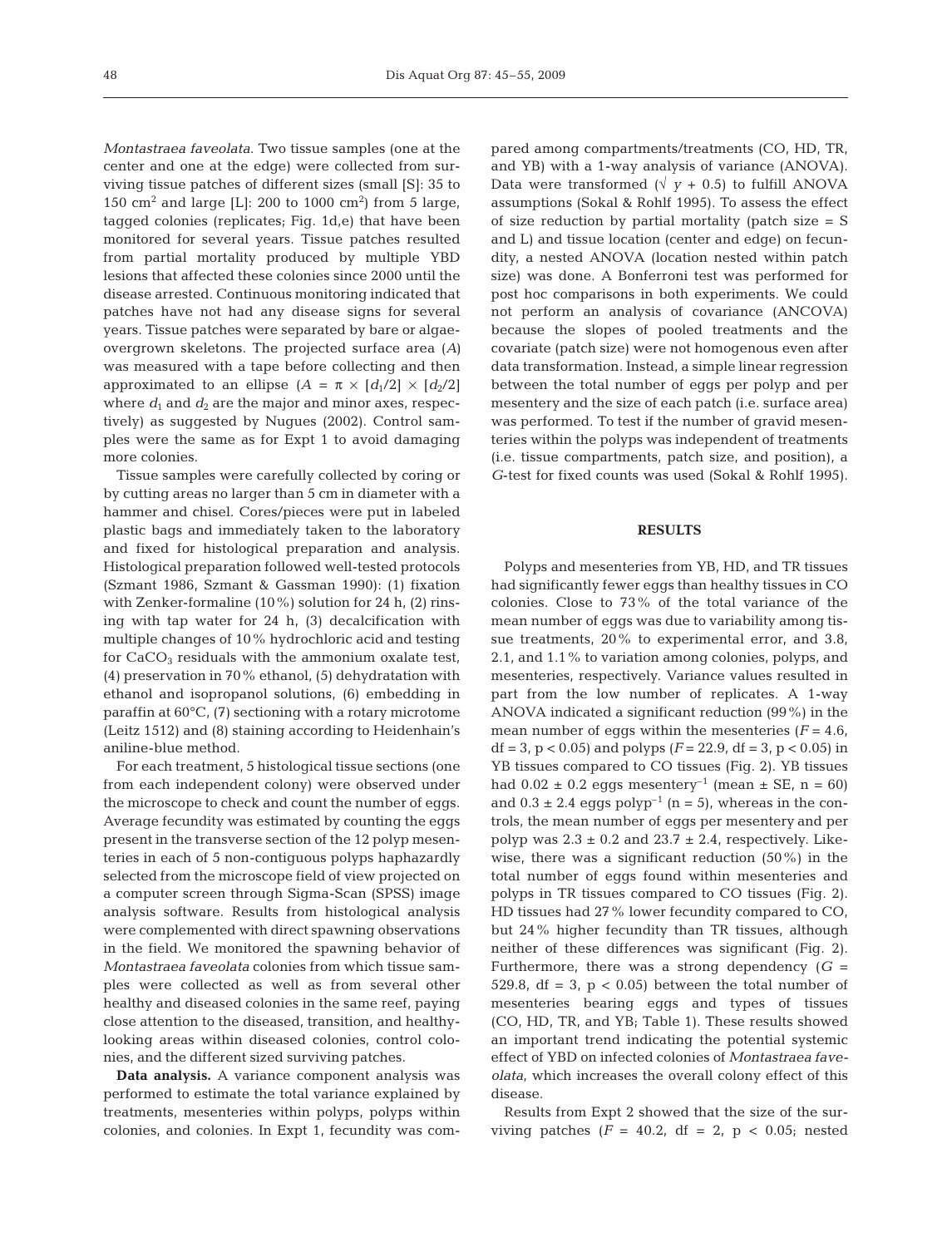

Fig. 2. *Montastraea faveolata*. Mean fecundity (SE) and 95% confidence intervals in polyps and mesenteries in each of the tissue treatments. Different letters above bars indicate significant differences (ANOVA, p < 0.05). CO: controls; HD: healthy-looking tissue in diseased colony; TR: transition tissues (areas in the border of the YBD lesion); YB: diseaseinfected tissue (pale-yellowish) in sampled colonies

ANOVA) and the location of the sample  $(F = 25.4, df = 2$ , p < 0.05) had significant effects on fecundity (mean number of eggs per mesentery and per polyp) in the patches. Large and small tissue patches had 64% and 84% reduction in fecundity, respectively (fewer eggs  $polyp^{-1}$ ) compared to controls (Fig. 3). Mesentery and

Table 1. *Montastraea faveolata*. *G*-test analysis showing the total number of gravid (with eggs) and non-gravid (no eggs) mesenteries in the different tissue treatments: CO: healthy control colonies; HD: healthy-looking tissues in infected colonies; TR: transition tissues; YB: YBD-infected colonies  $(n = 12$  mesenteries  $\times$  5 polyps  $\times$  5 colonies)

| Tissue compartment | Gravid                         | Non-gravid | Total |
|--------------------|--------------------------------|------------|-------|
| CO                 | 298                            | 2          | 300   |
| HD                 | 263                            | 37         | 300   |
| TR                 | 197                            | 103        | 300   |
| YΒ                 | 69                             | 231        | 300   |
| Total              | 827                            | 373        | 1200  |
|                    | $G = 529.8$ , df = 3, p < 0.05 |            |       |



Fig. 3. *Montastraea faveolata*. Mean and 95% confidence intervals of polyp fecundity (eggs  $polyp^{-1}$ ) in control tissues (CO) and large  $(200-1000 \text{ cm}^2)$  and small  $(35-150 \text{ cm}^2)$ patches of surviving tissue. Different letters above bars indicate significant differences (nested ANOVA, p < 0.05)

polyp fecundity and patch size covaried significantly and positively ( $r^2 = 0.55$ ,  $p = 0.01$  and  $r^2 = 0.54$ ,  $p = 0.01$ , respectively), such that larger patches had higher fecundity (Fig. 4). Fecundity at the center and edge of small patches and the edge of large patches was 2 orders of magnitude lower  $(0.08 \pm 0.03)$  than controls



Fig. 4. *Montastraea faveolata*. Regression analysis of fecundity (number of eggs) in polyps and mesenteries and the area of living tissue patches in colonies previously affected by YBD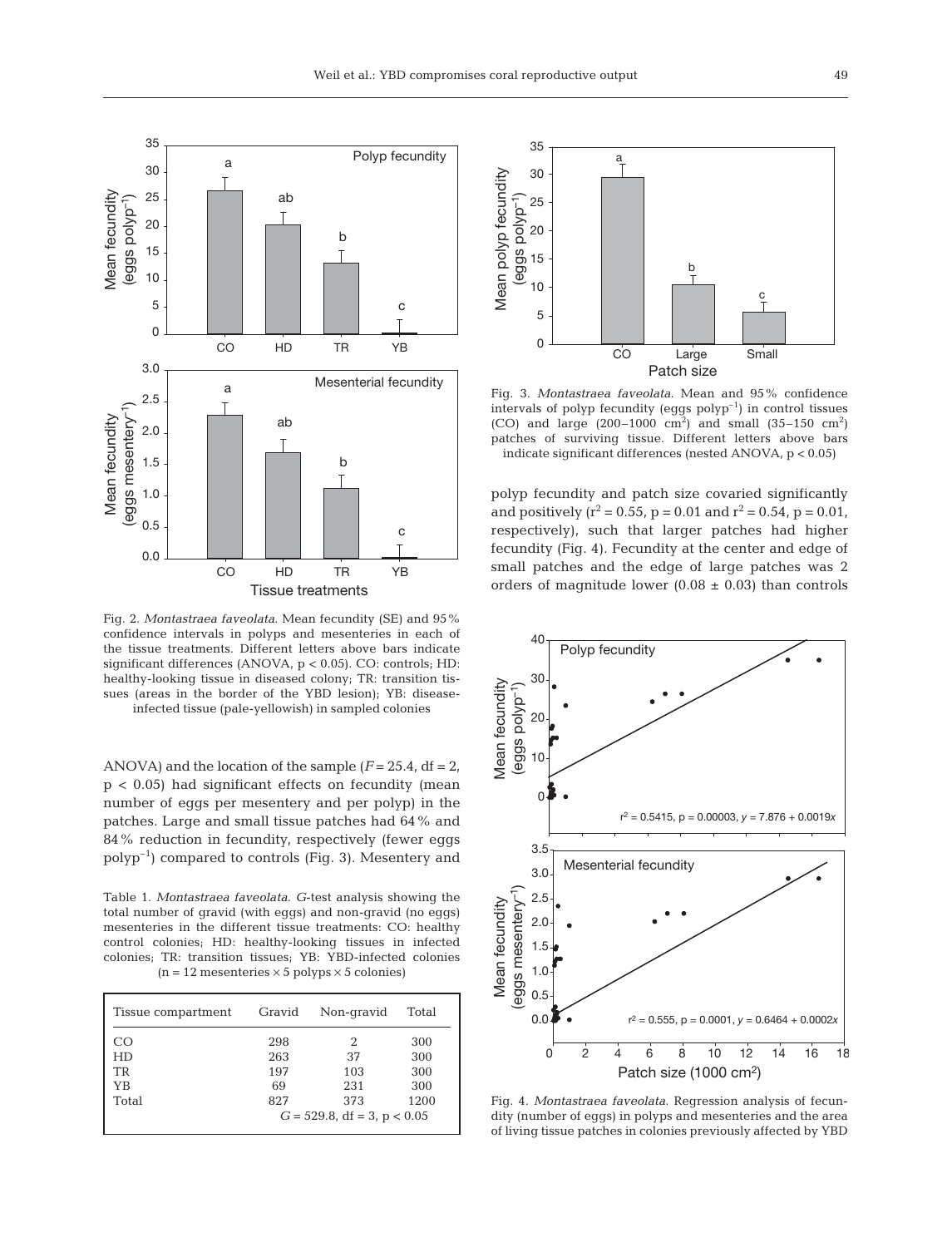$(2.5 \pm 0.19)$  with 97% fewer eggs  $(0.96 \pm 0.4)$  than control colonies (29.4  $\pm$  2.3), and it was 50% lower (1.3  $\pm$ ) 0.2) at the center areas compared to controls, indicating that sexual reproduction was still affected even in



Fig. 5. *Montastraea faveolata*. Mean and 95% confidence intervals of polyp fecundity (number of eggs polyp<sup>-1</sup>) in tissues from central areas of control colonies (CO), central areas of large patches (CEN), and edge areas (EDG). Different letters above bars indicate significant differences (ANOVA,  $p < 0.05$ 

Table 2. *Montastraea faveolata*. *G*-test analysis showing the total number of gravid (with eggs) and non-gravid (no eggs) mesenteries in large and small, surviving tissue patches from healthy-looking patches from tagged colonies previously infected with YBD but that had no disease signs in last 2 yr before sampling (n = 12 mesenteries  $\times$  5 polyps  $\times$  5 colonies  $\times$ 2 patch sizes)

| Size                   | Gravid                          | Non-gravid | Total |
|------------------------|---------------------------------|------------|-------|
| Control (whole colony) | 298                             | 2          | 300   |
| Small                  | 277                             | 323        | 600   |
| Large                  | 201                             | 399        | 600   |
| Total                  | 776                             | 724        | 1500  |
|                        | $G = 3164.8$ , df = 2, p < 0.05 |            |       |

Table 3. *Montastraea faveolata*. *G*-test analysis showing the total number of gravid (with eggs) and non-gravid (no eggs) mesenteries in control, patch center, and patch edge tissues from previously tagged, infected colonies that had no disease signs in the previous 2 yr (n = 12 mesenteries  $\times$  5 polyps  $\times$ 5 colonies  $\times$  2 positions)

| Position | Gravid | Non-gravid                      | Total |  |
|----------|--------|---------------------------------|-------|--|
| Control  | 2.98   | 2                               | 300   |  |
| Center   | 435    | 165                             | 600   |  |
| Edge     | 43     | 557                             | 600   |  |
| Total    | 776    | 724                             | 1500  |  |
|          |        | $G = 1038.3$ , df = 2, p < 0.05 |       |  |

the large disease-surviving patches (Fig. 5). There was a strong and significant dependence between the number of mesenteries bearing eggs and the size of the patches ( $G = 3164.8$ , df = 2,  $p < 0.05$ ) and the tissue location (edge, center) within the patches  $(G = 1038.3,$  $df = 2$ ,  $p < 0.05$ ; Tables 2 & 3).

Field observations of the spawning behavior of healthy and YBD-infected colonies were consistent with the histological observations. All observed healthy colonies of *Montastraea faveolata* were ready to spawn by 21:30 to 22:15 h during the seventh night after the full moon of August 2005. Spawning of healthy colonies occurred between 21:45 and 22:15 h, and depending on colony size, it took between 20 and 35 min to complete. YBD-infected tissues did not show any spawning behavior and did not spawn in any of the monitored diseased colonies, and only a few bundles were released from the TR tissues. The areas of healthy-looking tissues of diseased colonies spawned, but no significant qualitative differences could be observed with CO colonies. From the histology slides, it could be inferred that HD gamete bundles probably had significantly lower numbers of eggs than CO bundles. All small patches  $(<100 \text{ cm}^2$ ) and smaller colonies observed did not spawn or show any spawning behavior, whereas larger patches (400 to  $1000\ \mathrm{cm}^2$ ) spawned in synchrony with the large colonies.

#### **DISCUSSION**

Quantitative and qualitative results of this study indicate that YBD could affect the reproductive output of *Montastraea faveolata* by at least 5 mechanisms: (1) loss of reproductive polyps by disease-induced tissue mortality, (2) significant reduction in fecundity in disease lesions and nearby transition areas with a potential systemic effect over the entire colony, (3) reduction of live-tissue areas below the size threshold for sexual reproduction (small patches), (4) reduction in fecundity by increases in the 'edge effect' produced by partial mortality, and (5) reduction in energy production in the pale, yellowish zooxanthellae-depleted areas. Furthermore, if YBD-infected colonies have compromised immune systems, they would be more susceptible to other infections that could further develop into multiple diseases affecting a single colony, already observed in several localities around the Caribbean (Cróquer & Weil 2009a, Weil & Cróquer 2009), which could further reduce fecundity.

Pathogens represent a strong selective force for wildlife populations as they affect individual fitness by reducing the reproductive output of infected hosts (Alker et al. 2001). While the effects of pathogens on the reproductive output of wildlife populations of ter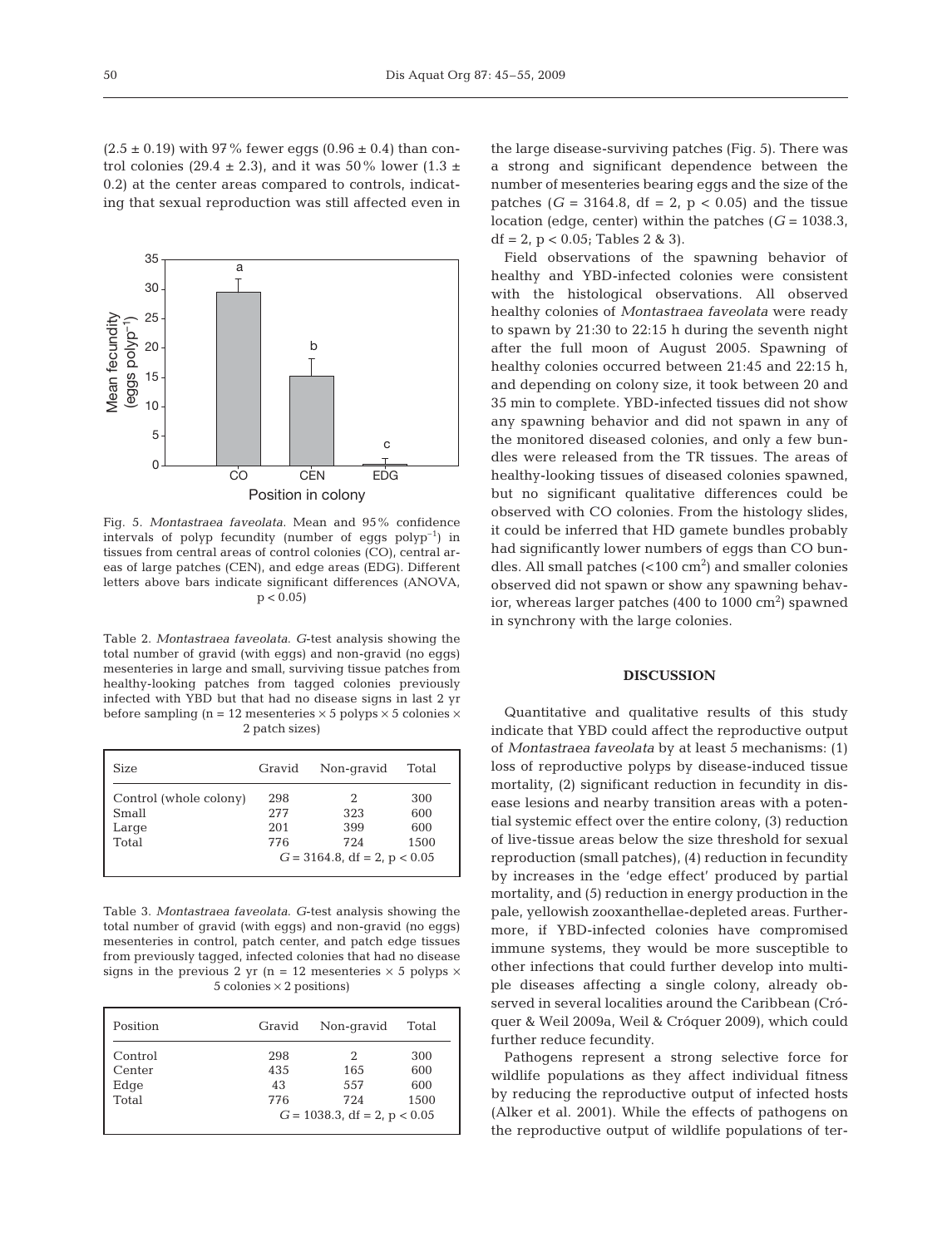restrial animals have been well studied (Gulland 1995), in corals, this problem remains poorly understood (Petes et al. 2003, Flynn & Weil in press). Our results indicated a significant reduction in fecundity of *Montastraea faveolata* infected with YBD, which affects their fitness, with potential detrimental consequences to population dynamics and reef recovery. Sexual reproduction failure in anthozoans has been associated with many sources of stress including those mentioned above (turbidity/sedimentation, eutrophication, mechanical stress, oil and chemical pollution, bleaching, UV radiation), and recently, as shown in this study, biotic diseases play an important role.

While previous spawning observations have shown healthy-looking tissues in colonies with YBD-releasing bundles (Bastidas et al. 2005), results of the present study provide the first quantitative evidence of infertility in polyps affected by the disease, and a significant reduction in fecundity in polyps close to the lesion. Although no significant differences were found, the trend observed indicated that YBD might have a systemic effect, affecting healthy-looking tissues far from the active lesions in infected colonies. This systemic effect might be more evident in colonies with multiple lesions. Reduction in fecundity could result from significant depletion of energy resources (e.g. redirected for other physiological needs such as immune responses) that might affect energy budgets in infected hosts. Corals receive more than 80% of their energy requirements from photosynthesis (Muscatine 1990), and because YBD-infected tissues have low densities of zooxanthellae (Cervino et al. 2001, 2004), less energy for reproduction is available. Moreover, energy could be translocated into affected tissues from healthy areas; however, if the whole colony is compromised and resources have been diverted (immune and defense responses or new asexual reproduction and tissue repair), output by sexual reproduction may ultimately be affected.

Normally, corals distribute their energy into 3 main processes: (1) growth (which includes tissue regeneration), (2) maintenance (respiration, feeding, defense) and (3) reproduction (production of male and female gametes, spawning) with each competing for the coral's resources (Harrison & Wallace 1990). The patterns of stress response in corals indicate that resource allocation to various life functions is hierarchical, with maintenance, repair, and growth preceding sexual reproduction in many situations (Harrison & Wallace 1990). Tissue regeneration frequently proceeds at the expense of sexual reproduction in sponges and corals. Regenerating individuals often reduce fecundity and remain sexually infertile or may prematurely shed nonviable sexually-derived larvae (Richmond 1987,

Van Veghel & Bak 1994, Rinkevich 1996, Henry & Hart 2005). In cases where energy does not seem to be limiting, sexual reproduction may also be suppressed following regeneration due to the exhaustion of stem cell resources that are used in gamete production and regeneration. Recent studies have shown that translocation of 14C labeled photo-assimilates is preferentially directed away from diseased tissues, with minimal 14C activity observed in the lesion borders (Roff et al. 2006).

Preferential movement of photo-assimilates away from diseased tissues may represent a 'deliberate' strategy by the colony to induce a 'shutdown reaction' in order to preserve intra-colonial resources within areas of the colony that are more likely to survive and recover (Roff et al. 2006). Although untangling the mechanisms by which fecundity is reduced goes far beyond the scope of this study, energy reallocation might explain the 50 and 27% fecundity reduction in transition and healthy-looking tissues in diseased colonies, respectively.

The high concentration of lipids in oocytes could be a source of energy when resources are depleted. Oocyte re-absorption (Szmant-Froelich et al. 1980) could then provide energy in resource-limited diseased tissues/colonies. In *Diploria strigosa*, for example, up to 30% of oocytes may degenerate and be reabsorbed (Harrison & Wallace 1990). Endolithic algae might be another source of energy in diseased colonies by re-allocating photo-assimilates for tissue repair or defense mechanisms (Fine & Loya 2004). We observed higher biomass of algae in skeletal areas underneath the partially bleached YBD-infected tissues after decalcification, so it is possible that affected tissue remains alive longer due to photo-assimilate translocation from these algae.

Fragmentation has negative effects on the reproductive output of scleractinians (Kojis & Quinn 1981, 1984, Szmart-Froelich 1985, Harrison & Wallace 1990). Results of this study showed that the effect of YBD on reproduction in *Montastraea faveolata* persists even after the infections have arrested. Fecundity of previously infected colonies remained significantly low compared to healthy control corals due to the disruption of tissue continuity and a concomitant extension of the 'border effect' in the new-formed edges of the surviving patches. Our results showed that large and small patches of living tissues had a 64 and 84% reduction in fecundity, respectively, compared to control corals and that edges had significantly lower fecundity than central areas in the sample patches.

Corals distribute their reproductive effort in a spatial gradient, with more fecundity concentrated towards the center of the colonies and absence of gametes in their edge areas (Harrison & Wallace 1990), where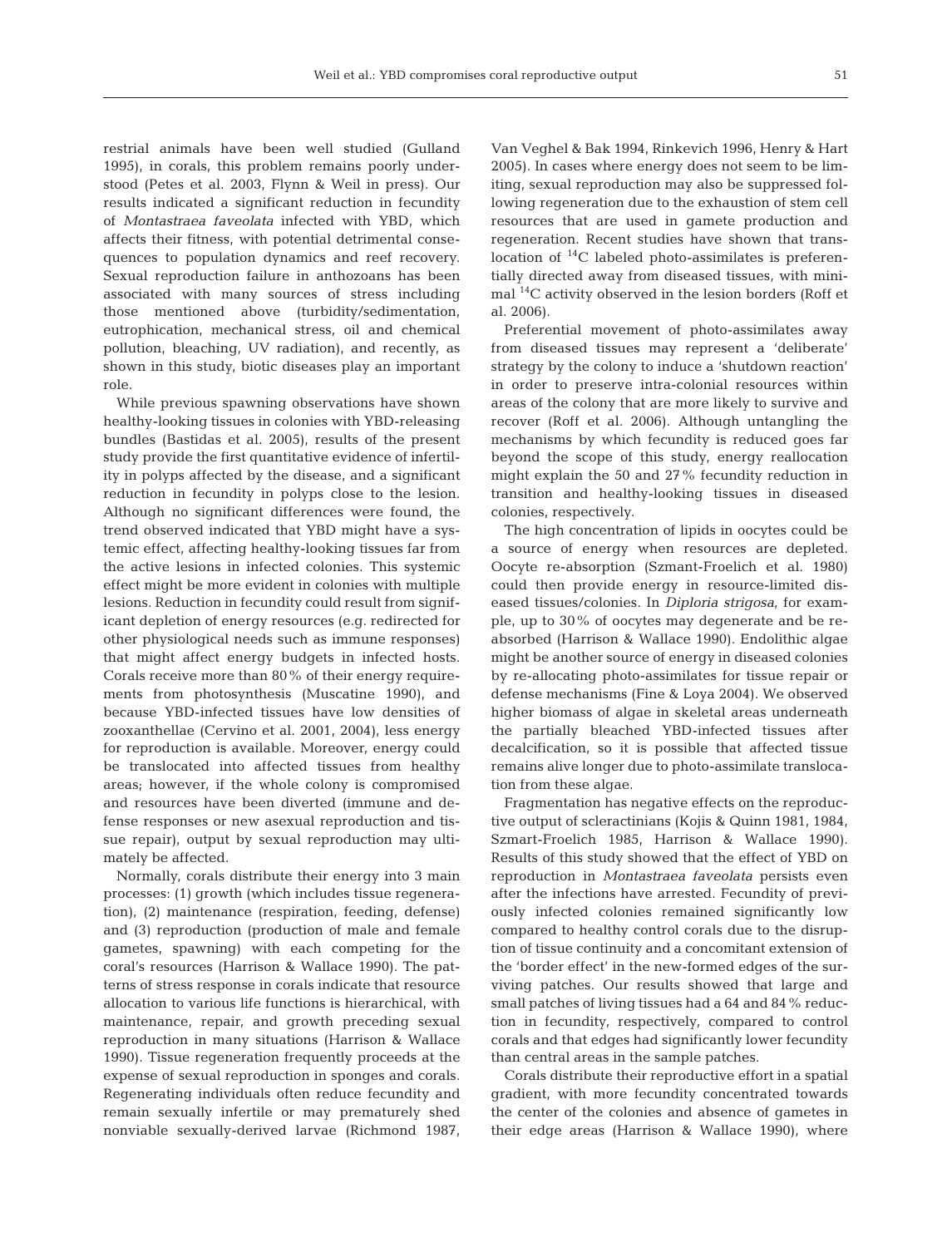energy and resources are used for modular growth and regeneration rather than for sexual reproduction (Szmant-Froelich et al. 1980, Szmant-Froelich 1985, Henry & Hart 2005). Furthermore, scleractinian corals have a variable minimum sexual reproductive size, depending on the species. Colonies of *Montastraea faveolata* do not sexually reproduce until they are larger than 100 to 110  $\text{cm}^2$  (Szmant-Froelich 1985). Thus, YBD not only compromises fecundity in tissues of diseased colonies, but also reduces living areas below the minimum size for sexual reproduction and increases the border effect through partial mortality. This was supported by the significant positive correlation found between fecundity and size of patches, lower number of gravid mesenteries in the tissues bordering living patches, and field observations of spawning.

Lower numbers of gamete bundles and/or bundles with fewer eggs would affect fertilization success and production of new larvae (Harrison & Wallace 1990, Hughes et al. 2000), and eventually, the effective number of new recruits incorporated into the population. Recruitment failure has been highlighted as one of the major factors challenging the resilience of coral reefs (Bellwood et al. 2003, 2004, Hughes et al. 2003). Edmunds (1991) found low recruitment onto bare skeletons recently exposed due to partial mortality produced by black band disease. Thus, while coral diseases act as a 'natural disturbance' opening space for new recruits, overall recruitment is probably decreasing because diseases and other stressors are reducing the fecundity of adult colonies. The extensive bare areas left by disease-induced mortality of *Montastraea faveolata* and *M. annularis* colonies due to YBD, white plague (WP-II), and bleaching in recent years will serve as natural experimental areas to test this hypothesis.

As a strong selective force on susceptible taxa, and because they are affecting not only major coral species but several other important reef organisms as well (Weil 2004, Weil et al. 2006), diseases of coral reef organisms might have long-term and evolutionary consequences on the structure and dynamics of individual species and coral reef communities and ecosystems. After the regional decline of acroporids, the *Montastraea* species complex has remained as the most important reef-building corals in the Caribbean, with high abundances and cover, large and structurally complex colonies, and extensive geographic and depth distribution patterns (Weil & Knowlton 1994).

However, the 3 species in the *Montastraea annularis* species complex and *M. cavernosa*, which are important and abundant reef-builders, are also highly susceptible to 7 other biotic diseases and to bleaching

(Weil 2004, McClanahan et al. 2009). Of these, WP-II is a highly virulent disease with frequent outbreaks in recent years producing significant mortalities in several localities around the Caribbean (Richardson 1998, Weil et al. 2002, Miller et al. 2006). High partial tissue mortalities due to bleaching were observed for the first time during the strong 2005 event in several localities (Miller et al. 2006, Cróquer & Weil 2009b, this Special), adding to the already depleted fecundity in this species. Furthermore, bleaching reduces fecundity (Szmant & Gassman 1990, Mendes & Woodley 2002a,b); thus, surviving tissues undergo reproductive failure after a strong bleaching event, as observed in 2006, when *M. faveolata* colonies in Puerto Rico produced very few bundles, which were non-viable in laboratory cultures (E. Weil et al. unpubl. data).

Recently, Carpenter et al. (2008) indicated that declines in abundance of scleractinian coral species around the world seem to be mostly associated with bleaching and diseases driven by elevated sea surface temperatures, with their extinction risk further exacerbated by local-scale anthropogenic disturbances. Results of this and other studies have shown that diseases and bleaching significantly reduce the fitness of major reef-building species, thereby affecting the potential for natural recovery of their populations by sexual recruits. If we add all other environmental and anthropogenic stressors that reduce not only fecundity, but fertilization success, recruitment, and juvenile and adult survivorship, the future of important reef-building species as major structural and biological components of Caribbean coral reefs might be in jeopardy. The current widespread YBD epizootic affecting the *Montastraea* spp. complex (Cróquer & Weil 2009a) could potentially produce a second Caribbean-wide coral community phase-shift, with many reefs experiencing significant losses in live coral cover and changes in their structure and composition with uncertain short and long-term (evolutionary) consequences at the population, community, and ecosystem levels.

In conclusion, YBD and potentially other coral diseases can affect the fitness of major species of corals by loss of reproductive polyps, reduction of fecundity in transition areas and systemic effects of the disease, increasing the 'edge effect' within colonies, and the fractionation of tissue continuity producing small patches of live tissue within colonies, among other mechanism that reduce fecundity and therefore affect overall fitness. As diseases are becoming more prevalent in reefs around the world, fitness of susceptible coral species could be significantly reduced by disease-induced mortality and physiological and/or systemic effects with negative implications for population dynamics and coral reef recovery.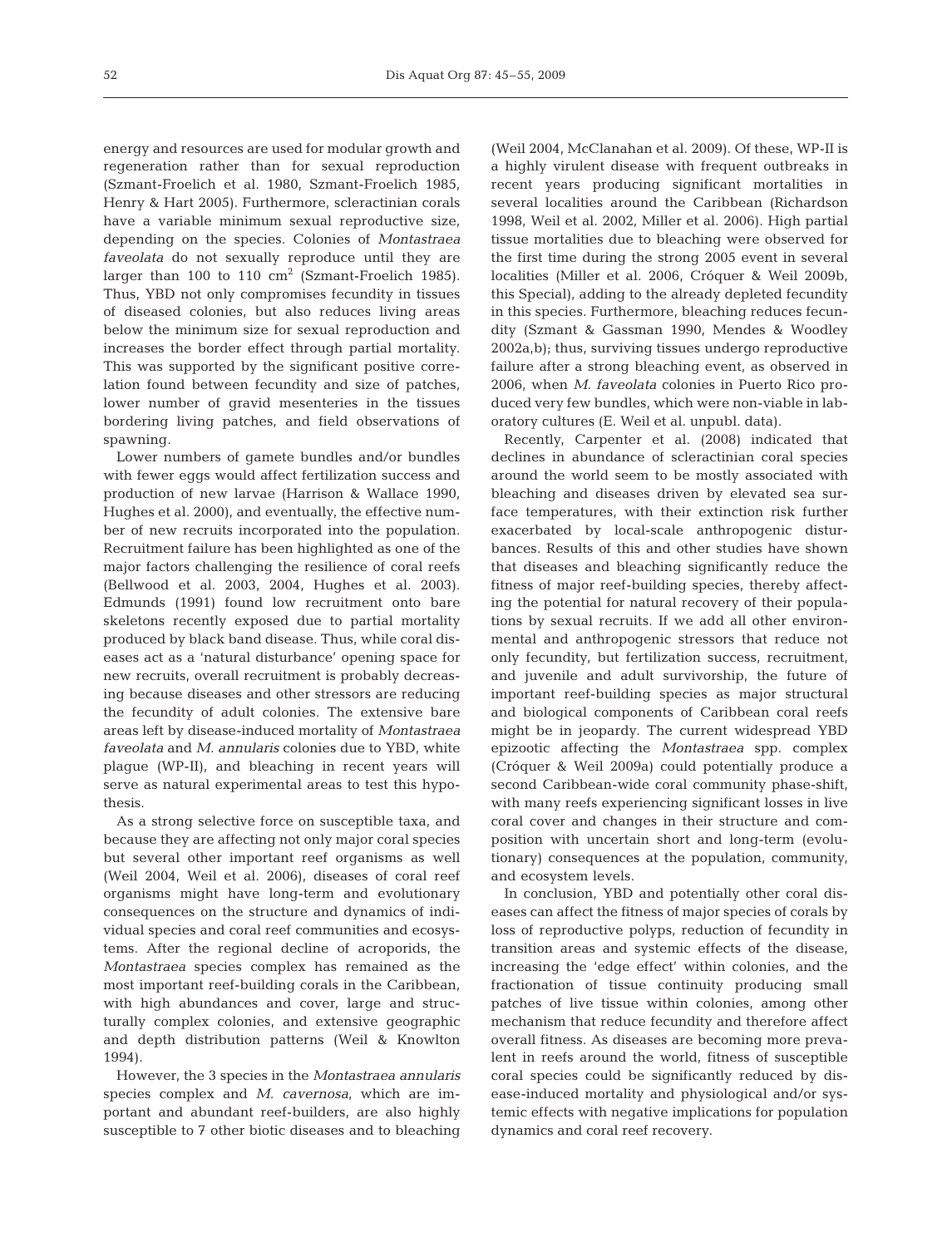*Acknowledgements.* Funding for this study was provided by the GEF-World-Bank Coral Reef Targeted Research and Capacity Building program through the Disease Working Group. Partial funding was provided by the NOAA-CRES project (NA170P2919) and the UPRM SeaGrant Program Grant (#R-101-1-99) to E.W. Logistical support was provided by the Department of Marine Sciences, UPRM. We thank C. Bastidas, K. Flynn, S. Williams, and 2 anonymous reviewers for their valuable comments, which improved this manuscript.

#### LITERATURE CITED

- Alker AP, Smith GW, Kim K (2001) Characterization of ➤ *Aspergillus sidowii* (Thom et Church), a fungal pathogen of Caribbean sea fans. Hydrobiologia 460:105–111
- ▶ Alker AP, Kim K, Dube DH, Harvell CD (2004) Localized induction of a generalized response against multiple biotic agents in Caribbean sea fans. Coral Reefs 23: 397–405
- ► Altizer AP, Harvell DC, Friedle E (2003) Rapid evolutionary dynamics and disease threats to biodiversity. Trends Ecol Evol 18:589–596
- ▶ Aronson RB, Precht WF (2001) White-band diseases and the changing face of Caribbean coral reefs. Hydrobiologia 460:25–38
- ► Bassim KM, Sammarco PW (2003) Effects of temperature and ammonium on larval development and survivorship in a scleractinian coral (*Diploria strigosa*). Mar Biol 142: 241–252
- ► Bastidas C, Cróquer A, Zubillaga AL, Ramos R, Kortnik V, Weinberger C, Márquez LM (2005) Coral mass- and splitspawning at a coastal and an offshore Venezuelan reefs, southern Caribbean. Hydrobiologia 541:101–106
- ► Bellwood DR, Hoey AS, Choat J (2003) Limited functional redundancy in high diversity systems: resilience and ecosystem function in coral reefs. Ecol Lett 6:281–285
- ▶ Bellwood DR, Hughes TP, Folke C, Nystrom M (2004) Confronting the coral reef crisis. Nature 429:827–833
- ► Bongiorni L, Shafir S, Angel D, Rinkevich B (2003) Survival, growth and gonad development of two hermatypic corals subjected to *in situ* fish-farm nutrient enrichment. Mar Ecol Prog Ser 253:137–154
	- Borger JL, Steiner SCC (2005) The spatial and temporal dynamics of coral diseases in Dominica, West Indies. Bull Mar Sci 77:137–154
- ▶ Bruckner AW, Bruckner RJ (2006) Consequences of YBD on *Montastraea annularis* (species complex) populations on remote reefs off Mona Island, Puerto Rico. Dis Aquat Org 69:67–73
- ▶ Bruno JF, Peters LE, Harvell CD, Hettinger A (2003) Nutrient enrichment can increase the severity of coral diseases. Ecol Lett 6:1056–1061
- ► Carpenter KE, Abrar M, Aeby G, Aronson RB and others (2008). One-third of reef-building corals face elevated extinction risk from climate change and local impacts. Science 321:560–563
- ► Cervino J, Goreau TJ, Nagelkerken I, Smith GW, Hayes R (2001) Yellow band and dark spot syndromes in Caribbean corals: distribution, rate of spread, cytology, and effects on abundance and division rate of zooxanthellae. Hydrobiologia 460:53–63
	- Cervino JM, Hayes LH, Polson SW, Polson SC, Goreau TJ, Martinez RJ, Smith GW (2004) Relationship of *Vibrio* species infection and elevated temperatures to yellow blotch/band disease in Caribbean corals. Appl Environ Microbiol 70:6855–6864
- Cervino JM, Thompson FL, Gómez-Gil B, Lorence EA and others (2008) *Vibrio* pathogens induce yellow band disease in Caribbean and Indo-Pacific reef-building corals. J Appl Microbiol 105:1658–1671
- ► Cróquer A, Weil E (2009a) Spatial variability in distribution and prevalence of Caribbean scleractinian coral and octocoral diseases. II. Genera-level analysis. Dis Aquat Org 83:209–222
- ► Cróquer A, Weil E (2009b) Changes in Caribbean coral disease prevalence after the 2005 bleaching event. Dis Aquat Org 87:33–43
- ► Daszak P, Cunningham AA, Hyatt AD (2000) Emerging infectious diseases of wildlife threats to biodiversity and human health. Science 287:443–449
	- Deredec A, Courchamp F (2003) Extinction thresholds in host– parasite dynamics. Ann Zool Fenn 40:115–130
- ► Edmunds PJ (1991) Extent and effect of black band disease on a Caribbean reef. Coral Reefs 10:161–165
- ► Edmunds PJ (2005) Effects of elevated temperature on aerobic respiration of coral recruits. Mar Biol 146:655–663
	- Fine M, Loya Y (2004) Coral bleaching in a temperate sea: from colony physiology to population ecology. In: Rosenberg E, Loya Y (eds) Coral health and disease. Springer-Verlag, Berlin, p 143–155
	- Flynn K, Weil E (in press) Prevalence, distribution and virulence of aspergillosis affecting *Gorgonia ventalina* in La Parguera, Puerto Rico. Caribb J Sci
	- Gil-Agudelo DL, Smith GW, Garzón-Ferreira J, Weil E, Peterson D (2004) Dark spots disease and yellow band disease, two poorly known diseases with high incidence in Caribbean reefs. In: Rosenberg E, Loya Y (eds) Coral health and disease. Springer-Verlag, Berlin, p 337–350
	- Gladfelter WB (1982) White-band disease in *Acropora palmata*: implications for the structure and growth of shallow reefs. Bull Mar Sci 32:639–643
	- Gulland FMD (1995) The impact of infectious diseases on wild animal populations — a review. In: Grenfell BT, Dobson AP (eds) Ecology of infectious diseases in natural populations. Cambridge University Press, Cambridge, p 20–51
- ► Guzmán HM, Holst I (1993) Effects of chronic oil-sediment pollution on the reproduction of the Caribbean reef coral *Siderastrea siderea.* Mar Pollut Bull 26:276–282
	- Harrison P, Wallace CC (1990) Reproduction, dispersal and recruitment of scleractinian corals. In: Dubinsky Z (ed) Ecosystems of the world, Vol 25 — Coral reefs. Elsevier, New York, p 133–207
	- Harvell D, Markel S, Jordan-Dahlgren E, Raymundo L and others (2007) Coral disease, environmental drivers and the balance between coral and microbial associates. Oceanography 20:36–59
- ► Harvell D, Altizer S, Cattadori IM, Harrington L, Weil E (2009) Climate change and wildlife diseases: When does the host matter the most? Ecology 90:912–920
- ▶ Henry LA, Hart M (2005) Regeneration from injury and resource allocation in sponges and corals — a review. Int Rev Hydrobiol 90:125–158
- ► Hilbish TJ (1996) Population genetics of marine species: the interaction of natural selection and historically differentiated populations. J Exp Mar Biol Ecol 200:67–83
	- Hughes TP, Connell JH (1999) Multiple stressors on coral reefs: a long-term perspective. Limnol Oceanogr 44: 932–940
	- Hughes TP, Tanner JE (2000) Recruitment failure, life histories, and long-term decline of Caribbean corals. Ecology 81:2250–2263
	- Hughes TP, Baird AH, Dinsdale EA, Motschaniwskyj NA, Pratchett MS, Tanner JE, Willis BL (2000) Supply-side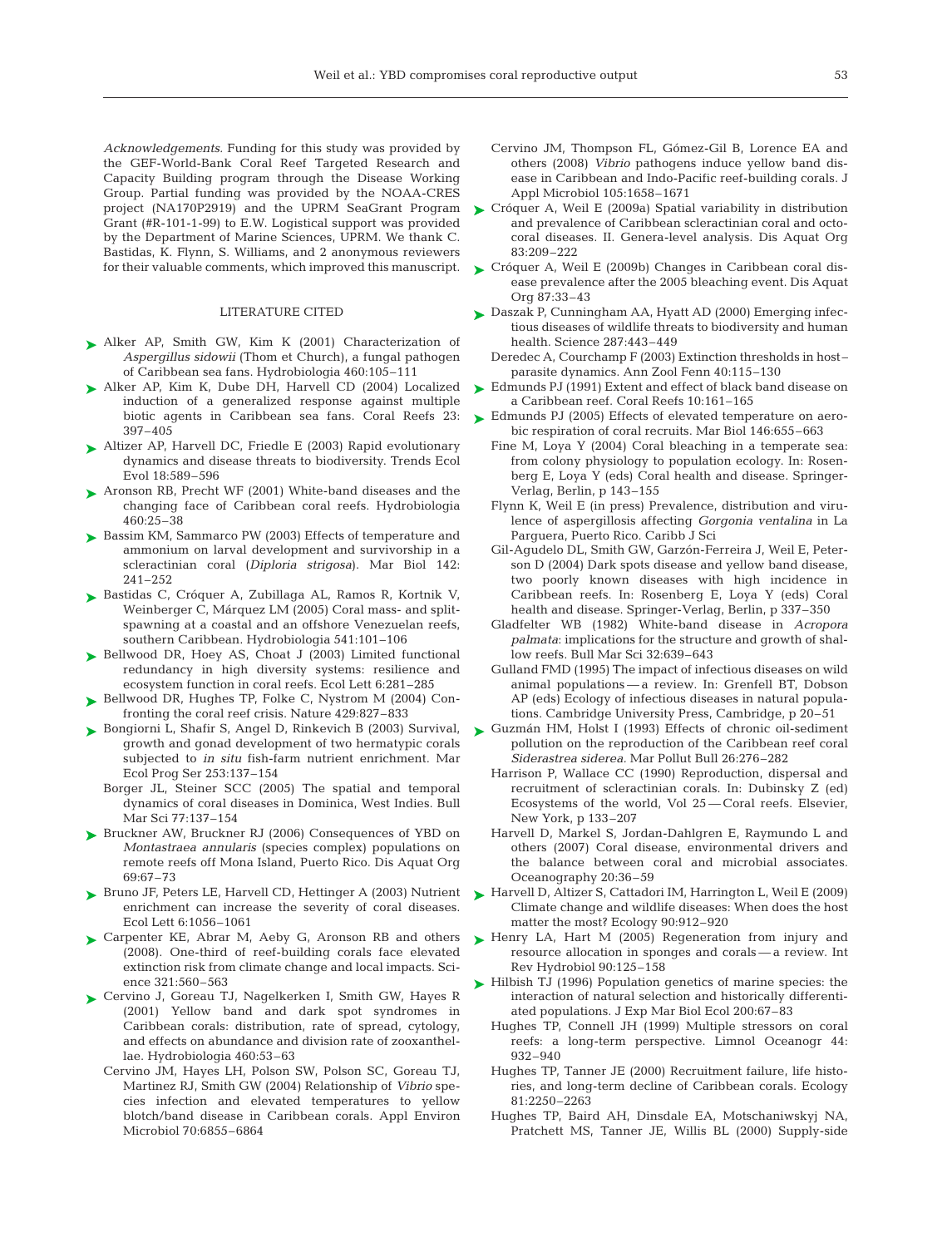ecology works both ways: the link between benthic adults, fecundity, and larval recruits. Ecology 81: 2241–2249

- ► Hughes TP, Baird AH, Bellwood DR, Card M and others (2003) Climate change, human impacts and the resilience of coral reefs. Science 301:929–933
- ► Knowlton N, Weil E, Weigt LA, Guzman HM (1992) Sibling species in *Montastraea annularis*, coral bleaching, and the coral climate record. Science 255:330–333
	- Kojis BL, Quinn NJ (1981) Aspects of sexual reproduction and larval development in the shallow water hermatypic coral *Goniastrea australensis* (Edwards and Haime, 1857). Bull Mar Sci 31:558–573
- ► Kojis BL, Quinn NJ (1984) Seasonal variation in fecundity of *Acropora palifera* at two reefs in Papua New Guinea. Coral Reefs 3:165–172
- Lessios HA, Robertson DR, Cubit JD (1984) Spread of *Dia-*➤ *dema* mass mortality throughout the Caribbean. Science 226:335–337
	- McClanahan TR, Weil E, Cortés J, Baird A, Ateweberhan M (2009) Consequences of coral bleaching for sessile organisms. In: van Oppen M, Lough J (eds) Coral bleaching: patterns, processes, causes and consequences. Springer Ecological Studies, Berlin, p 121–138
- ► Mendes JM, Woodley JD (2002a) Timing of reproduction in *Montastraea annularis*: relationship to environmental variables. Mar Ecol Prog Ser 227:241–251
- ▶ Mendes JM, Woodley JD (2002b) Effect of the 1995-1996 bleaching event on polyp tissue depth, growth, reproduction and skeletal band formation in *Montastraea annularis.* Mar Ecol Prog Ser 235:93–102
- ▶ Metz JAJ, Nisbet RM, Geritz SAH (1992) How should we define fitness for general ecological scenarios? Trends Ecol Evol 7:198–202
- ► Miller J, Waara R, Muller E, Rogers C (2006) Coral bleaching and disease combine to cause extensive mortality on corals reefs in US Virgin Islands. Coral Reefs 25:418
	- Muscatine L (1990) The role of symbiotic algae in carbon and energy flux in reef corals. Coral Reefs 25:1–29
- ▶ Nugues MM (2002) Impact of a coral disease outbreak on coral communities in St Lucia: What and how much has been lost? Mar Ecol Prog Ser 229:61–71
- ▶ Petes LE, Harvell CD, Peters EC, Webb MAH, Mullen KM (2003) Pathogens compromise reproduction and induce melanization in Caribbean sea fans. Mar Ecol Prog Ser 264:167–171
- ▶ Richardson LL (1998) Coral diseases: What is really known? Trends Ecol Evol 13:438–443
	- Richmond RH (1987) Energetic relationships and biogeographical differences among fecundity, growth and reproduction in the reef coral *Pocillopora damicornis.* Bull Mar Sci 41:594–604
- ► Rinkevich B (1996) Do reproduction and regeneration in damaged corals compete for energy allocation? Mar Ecol Prog Ser 143:297–302
	- Roff G, Hoegh-Guldberg O, Fine M (2006) Intra-colonial response to acroporid 'white syndrome' lesions in tabular *Acropora* spp (Scleractinia). Coral Reefs 25:255–264
- ▶ Rogers CS, Miller J (2006) Permanent 'phase shifts' or reversible declines in coral cover? Lack of recovery of two coral reefs in St. John, US Virgin Islands. Mar Ecol Prog Ser 306:103–114
- Saccheri I, Hanski I (2006) Natural selection and population ➤ dynamics. Trends Ecol Evol 21:341–347
- ▶ Santavy DL, Peters EC, Quirolo C, Porter JW, Bianchi CN (1999) Yellow-blotch disease outbreak on reefs of the San Blas Islands, Panama. Coral Reefs 18:97
- Sokal RR, Rohlf FJ (1995) Biometry the principles and practice of statistics in biological research. WH Freeman and Company, New York
- ► Sutherland KP, Porter JW, Torres C (2004) Disease and immunity in Caribbean and Indo-Pacific zooxanthellate corals. Mar Ecol Prog Ser 266:273–302
- ► Szmant AM (1986) Reproductive ecology of Caribbean reef corals. Coral Reefs 5:43–54
- ► Szmant AM, Gassman NJ (1990) The effects of prolonged 'bleaching' on the tissue biomass and reproduction of the reef coral *Montastrea annularis.* Coral Reefs 8:217–224
	- Szmant-Froelich A (1985) The effect of colony size on the reproductive ability of the Caribbean coral *Montastraea annularis* (Ellis and Solander). Proc 5th Int Coral Reef Congress Tahiti 4:295–300
- ► Szmant-Froelich A, Yevich P, Pilson MEQ (1980) Gametogenesis and early development of the temperate coral *Astrangia danae* (Anthozoa: Scleractinia). Biol Bull (Woods Hole) 158:257–269
- ► Tanner JE (1997) Interspecific competition reduces fitness in scleractinian corals. J Exp Mar Biol Ecol 214:19–34
- Torres JL, Armstrong RA, Weil E (2008) Enhanced ultraviolet ➤ radiation can terminate sexual reproduction in the broadcasting coral species *Acropora cervicornis* Lamarck. J Exp Mar Biol Ecol 358:39–45
- Van Oppen MJH, Willis BL, Van Rheede T, Miller DJ (2002) Spawning times, reproductive capabilities and genetic structuring in the *Acropora aspera* group: evidence from natural hybridization and semi-permeable species boundaries in corals. Mol Ecol 11:1363–1376 ➤
- Van Veghel MLJ, Bak RPM (1994) Reproductive characteristics of the polymorphic Caribbean reef-building coral *Montastrea annularis*. III. Reproduction in damaged and regenerating colonies. Mar Ecol Prog Ser 109:229–233 ➤
- ▶ Vermeij MJA (2005) Substrate composition and adult distribution determine recruitment patterns in a Caribbean brooding coral. Mar Ecol Prog Ser 295:123–133
- ► Vermeij MJA (2006) Early life-history dynamics of Caribbean coral species on artificial substratum: the importance of competition, growth and variation in life-history strategy. Coral Reefs 25:59–71
- Vermeij MJA, Sampayo E, Bröker K, Bak RPM (2003) Varia-➤ tion in planulae release of closely related coral species. Mar Ecol Prog Ser 247:75–78
- ► Ward S (1995) The effect of damage on the growth, reproduction and lipid storage in the scleractinian coral *Pocillopora damicornis.* J Exp Mar Biol Ecol 187:193–206
	- Ward S, Harrison PL (1997) The effects of elevated nutrients on settlement of coral larvae during the ENCORE experiment. Proc 8th Int Coral Reef Symp Panama 1:891–986
- ► Ward S, Harrison PL (2000) Changes in gametogenesis and fecundity of acroporid corals that were exposed to elevated nitrogen and phosphorus during the ENCORE experiment. J Exp Mar Biol Ecol 246:179–221
	- Ward S, Harrison PL, Hoegh-Guldberg O (2000) Coral bleaching reduces reproduction on scleractinian corals and increases susceptibility for future stress. Proc 9th Int Coral Reef Symp Bali 2:1123–1128
	- Weil E (2004) Coral reef diseases in the wider Caribbean. In: Rosenberg E, Loya Y (eds) Coral health and disease. Springer-Verlag, Berlin, p 35–67
- Weil E, Cróquer A (2009) Spatial variability in distribution and prevalence of Caribbean scleractinian coral and octocoral diseases. I. Community-level analysis. Dis Aquat Org 83:195–208 ➤
	- Weil E, Knowlton N (1994) A multi-character analysis of the Caribbean coral *Montastraea annularis* (Ellis & Solander